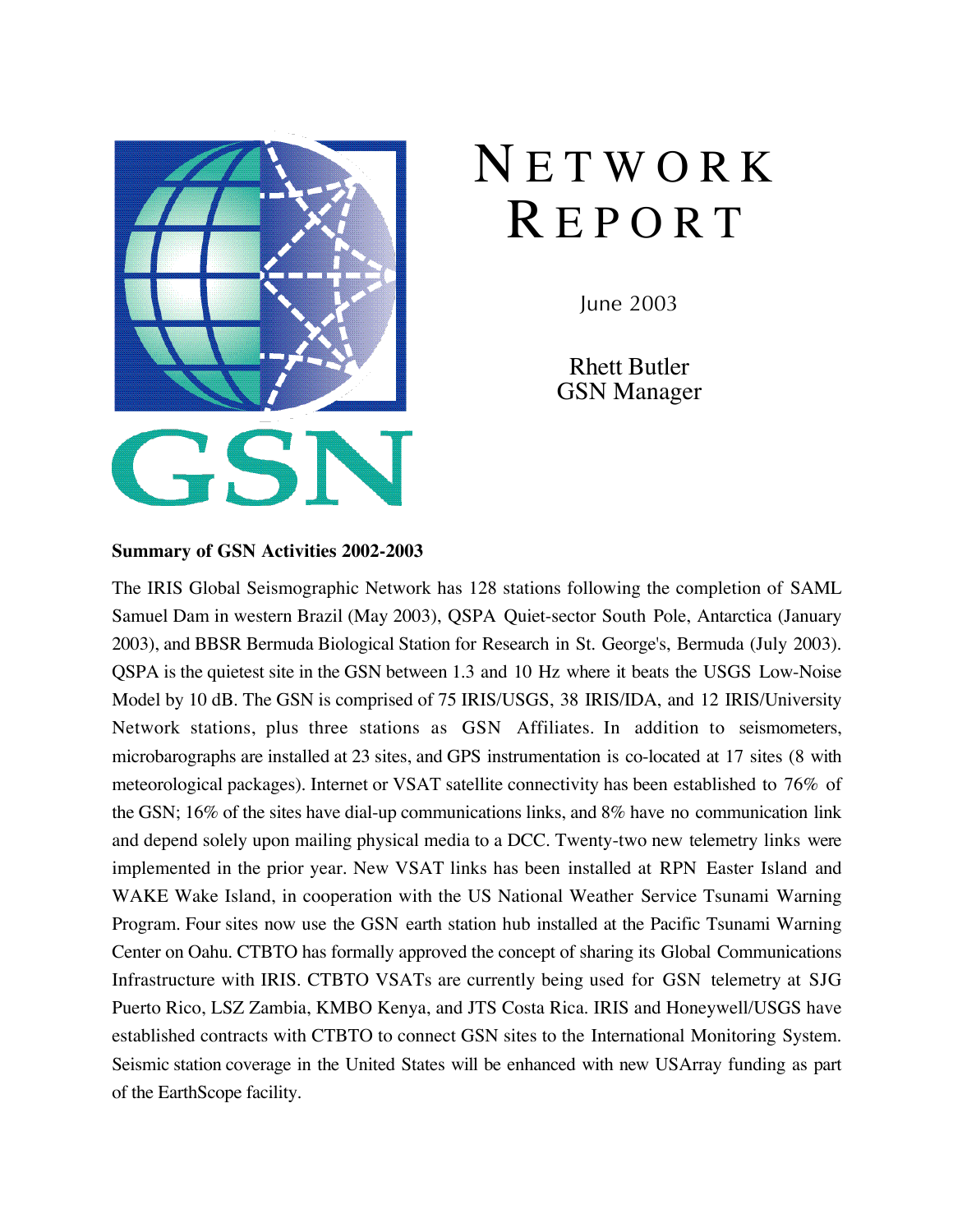| <b>Station</b> | <i>Site</i>                                       | Location                       | <i>Operator</i> | Type             |
|----------------|---------------------------------------------------|--------------------------------|-----------------|------------------|
| <b>SAML</b>    | Samuel Dam                                        | <b>Brazil</b>                  | ASL             | Borehole         |
| <b>OSPA</b>    | Quiet-sector South Pole                           | Antarctica                     | ASL             | Borehole + Vault |
| <b>BBSR</b>    | Bermuda Biological<br><b>Station for Research</b> | St. George's<br><b>Bermuda</b> | ASL             | Borehole         |

#### **New GSN Stations during the past year**

**Network & Station Operators**

| ASL   | <b>USGS</b> Albuquerque Seismological Laboratory         |
|-------|----------------------------------------------------------|
| - IDA | University of California, San Diego SIO/IGPP IDA Project |

# **Installations**

The map shows the new and current GSN station (green and red stars, respectively), and planned sites (red-white stars) for completion in the coming years. FDSN Network stations are also shown (purple). Many GSN stations are cooperative with other networks, indicated by the symbol on the 'shoulder' of the star.

# **Telecommunications**

The current status of GSN telemetry is shown in the map. We are moving toward full real-time telemetry at most sites, but still have many dial-up stations. New and upgraded GSN telemetry links since the June 2002 FDSN meeting are highlighted. In November the States Parties of the Preparatory Commission for the Comprehensive Nuclear Test Ban Treaty Organization formally approved sharing the Global Communication Infrastructure system with Network operators such as the Global Seismographic Network. The GSN is now actively pursuing VSAT connections at GSN stations co-located with IMS facilities. Other FDSN networks may wish to consider the use of GCI shared links as a telemetry option for some of their stations.

### **USArray Backbone**

IRIS has received funding from the US National Science Foundation to expand the coverage of seismic stations in the United States. These new stations form a permanent, backbone network for the planned USArray imaging component of the EarthScope Facility. These stations are coordinated with the USGS Advanced National Seismic Network, and will be installed by the USGS Albuquerque Seismological Laboratory. The USArray Backbone plan calls for 4 new GSNtype stations, 4 new GSN Affiliate stations, 5 GSN upgrades of existing NSN stations, and 26 enhanced NSN-type stations. The map shows the planned USArray Backbone coverage in coordination with ANSS siting.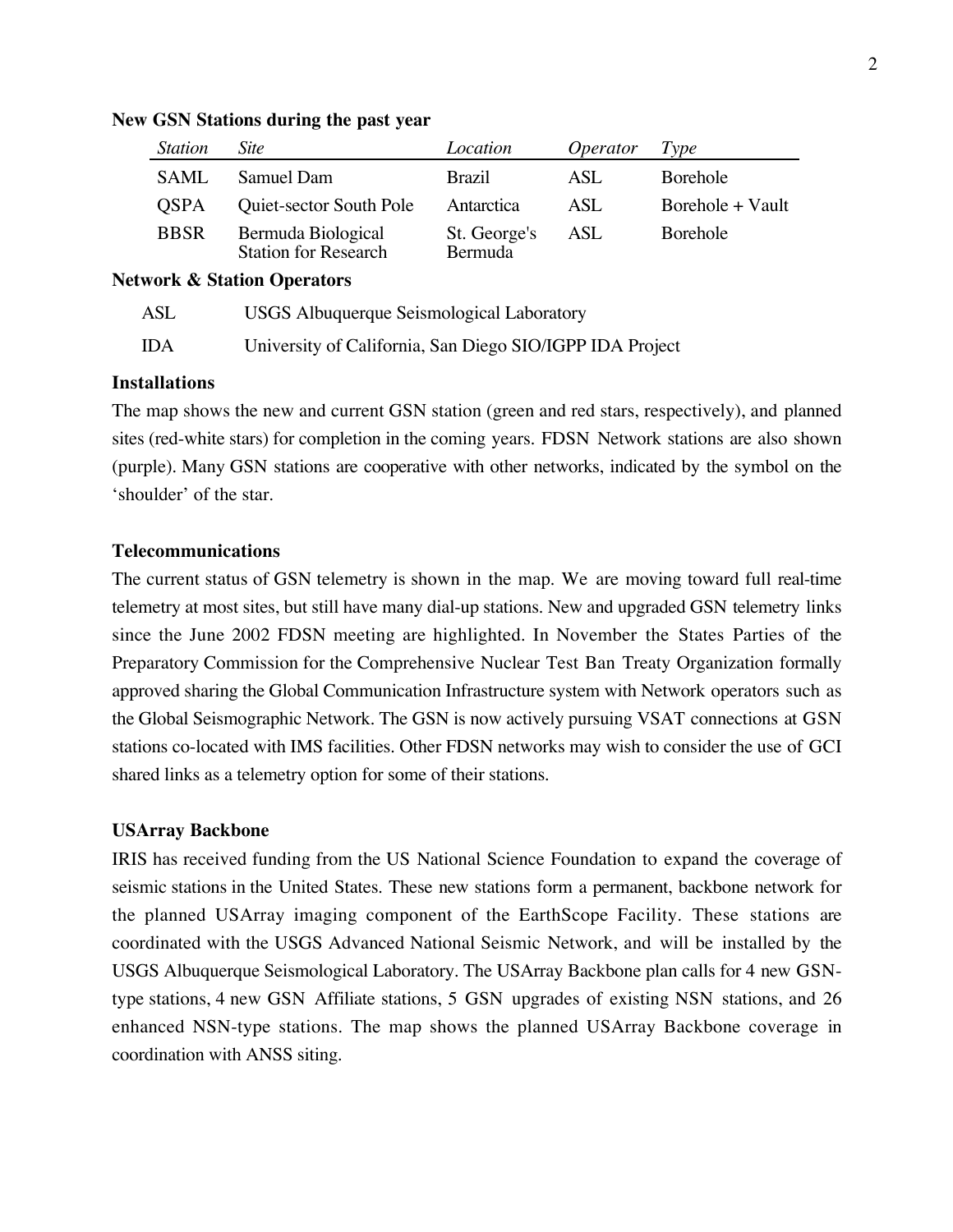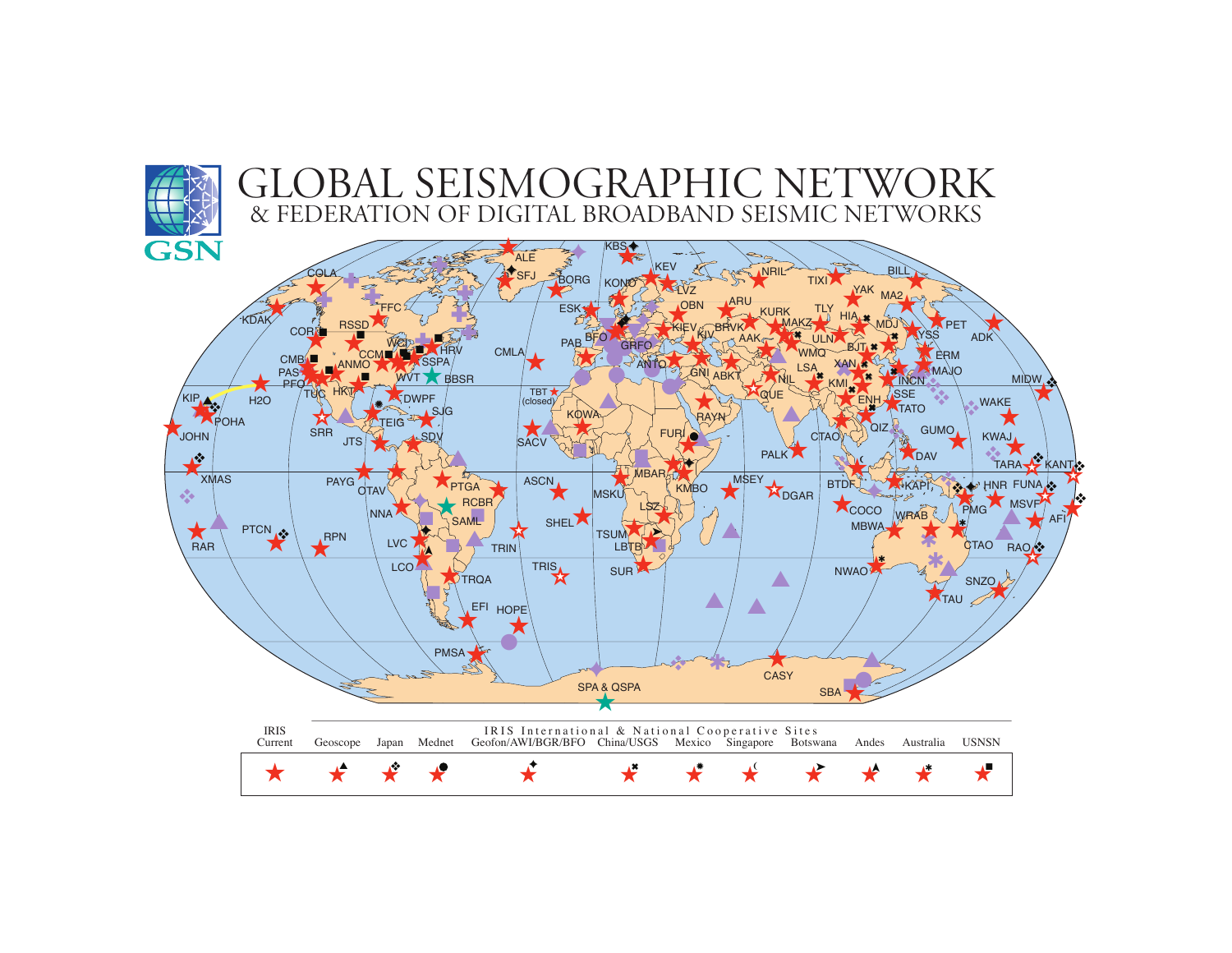